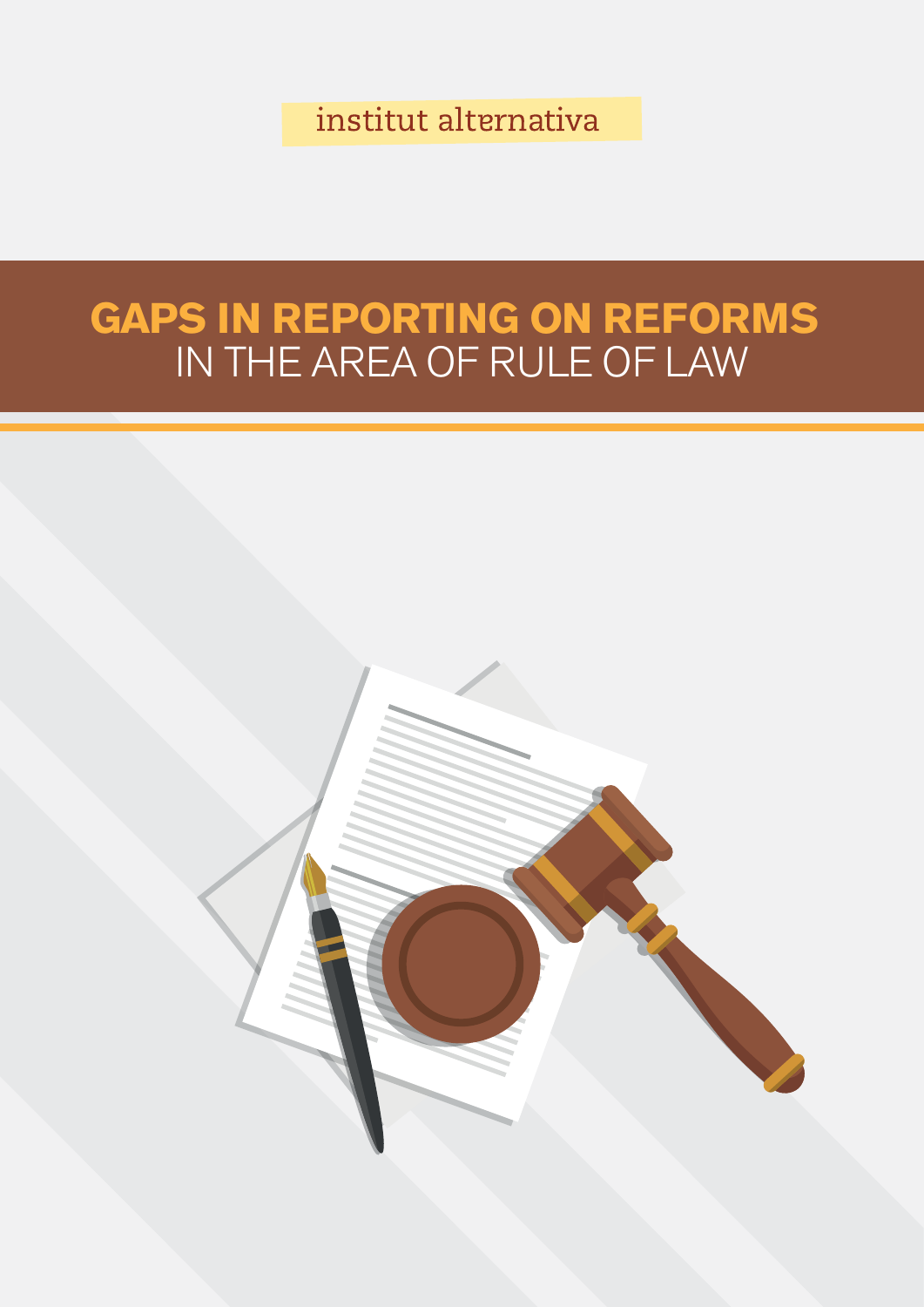#### Publication title:

**Gaps in Reporting on Reforms in the Area of Rule of Law**

Published by: Institute Alternative

#### institut alternativa

57, George Washington Boulevard Podgorica, Montenegro Tel/Fax: (+382) 20 268 686 E-mail: info@institut-alternativa.org Website: www.institut-alternativa.org

#### For the publisher:

Stevo Muk, president of the Managing Board

#### Editor:

Stevo Muk

Author: Dina Bajramspahić

#### Design and prepress:

Ana Jovović

Podgorica, May 2018.



Kingdom of the Netherlands

This analysis was prepared within the framework of the project "Towards More Efficient Fight Against Corruption" which is implemented by Institute Alternative and supported by the Embassy of the Kingdom of the Netherlands. All results of the project are exclusive responsibility of Institute Alternative and in no way reflect stands of the donor.

CIP - Kaталогизација у публикацији Национална библиотека Црне Горе, Цетиње

ISBN 978-9940-533-73-1 COBISS.CG-ID 36118032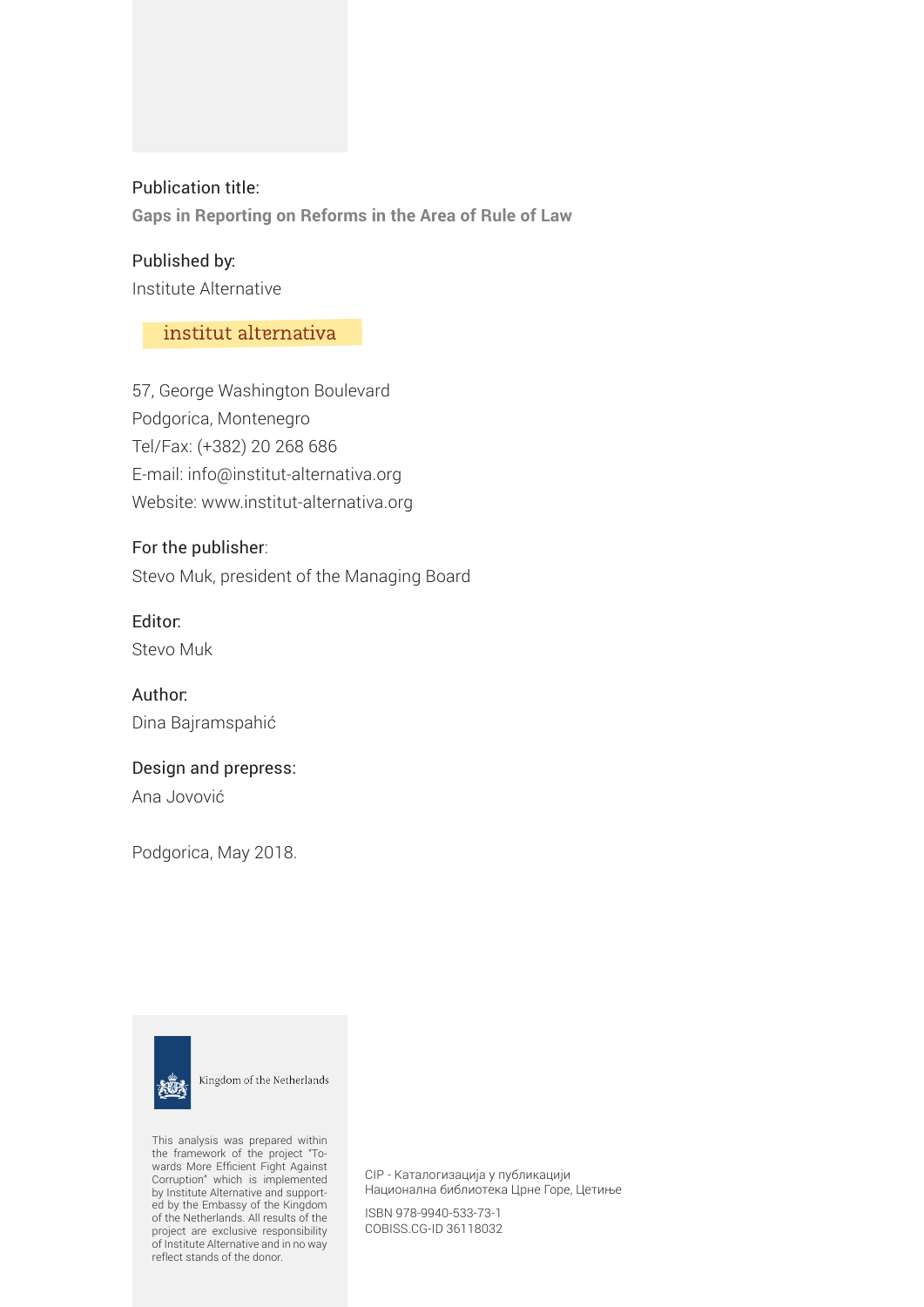## INTRODUCTION

Even though the reforms in the area of rule of law started 20 years ago<sup>1</sup>, the period of dynamic legislative and institutional changes has begun with preparations for opening negotiation chapters 23 and 24 in 2012. The adoption of the Action Plans for these two chapters in the following year, the contents of which was clearly and precisely guided by the recommendations contained in the screening reports, in the most comprehensive manner combines reform in a number of areas, like judicial reform, repression and preventive anti-corruption, all human rights, migration, asylum, border protection, the fight against organized crime, etc.<sup>2</sup>

Five years later, the question of "cumbersomeness" of the approach to reforms appears as one of the possible obstacles to better managed reforms which go into the core of problems in the given areas. The complexity of the areas, a large number of planned measures, the involvement of numerous institutions, related policy documents that are being implemented simultaneously, etc, have led to several parallel reporting processes. None of these reporting processes fully satisfied the criteria of good monitoring and evaluation, which are a prerequisite for quality management of reforms, timely response and correcting identified deficiencies.

The goal of this analysis is to point out to the gaps and omissions in reporting that make monitoring difficult and hamper the efforts towards reform processes attaining full impacts and expected effects. In addition, the analysis tends to provide an incentive for a shift in reporting from rigorously formalized (at the level of activities - "realized/ unrealized") towards reporting focused on the impact and results and reporting which uses the process of collecting data to identify problems and obstacles towards attaining the results and ways to overcome them .

<sup>1 /</sup> Example, the first program of judicial reform was adopted in 1998.

<sup>2 /</sup> The area of Justice, Freedom and Security in the framework of Chapter 24 is divided in 12 sub-areas. These are: asylum, migration, visas, external borders and the Schengen acquis, combating organized crime, combating drug abuse, anti-trafficking, combating terrorism, judicial cooperation in civil and commercial matters, judicial cooperation in criminal matters, police cooperation and customs cooperation.

Chapter 23, besides already mentioned, comprises the areas of rights of EU citizens and the cooperation of the Government with NGOs.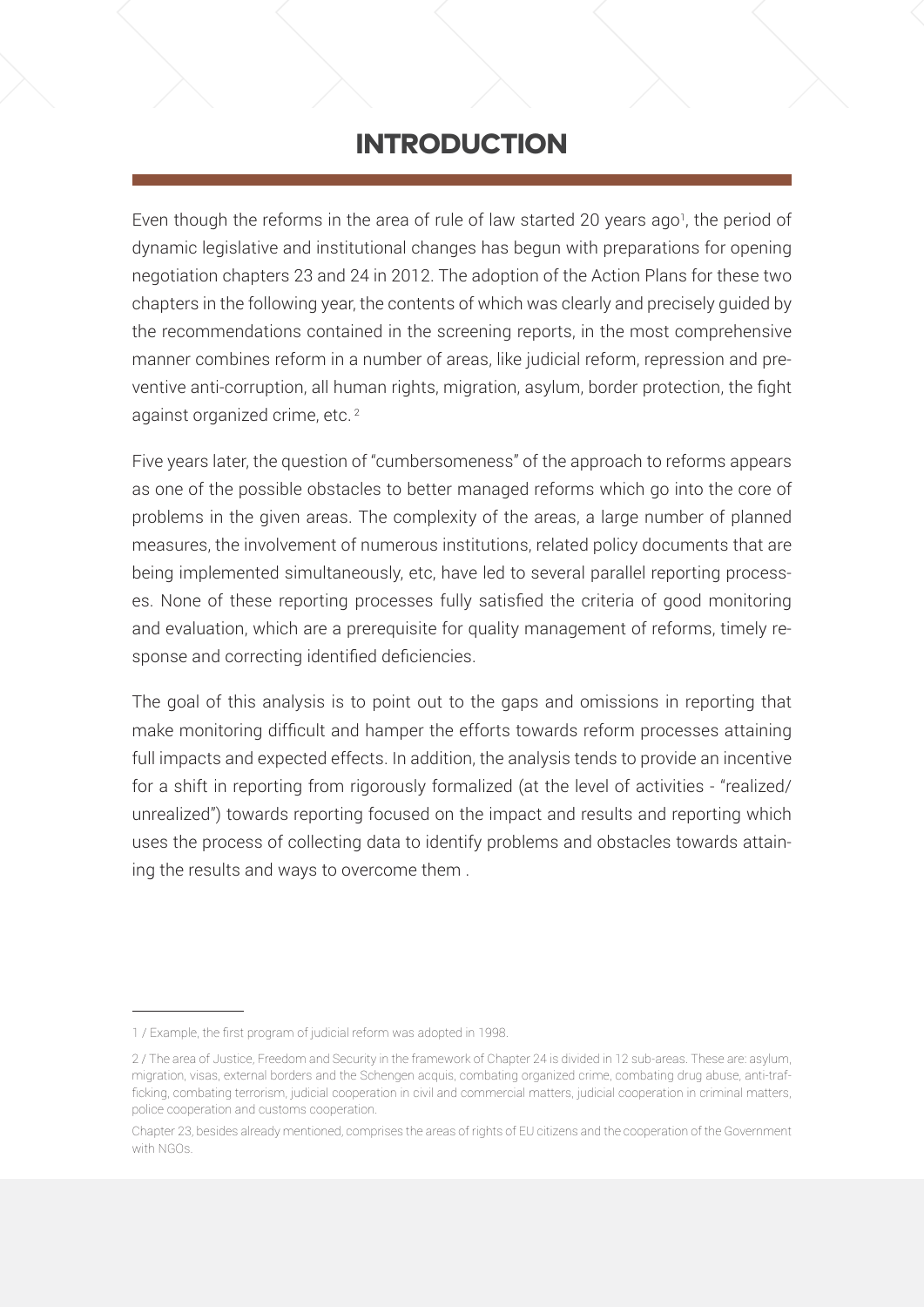## SOURCES OF INFORMATION AND THEIR "USE VALUE"

Rule of law is one of the broadest, but also the most challenging areas in the Montenegrin negotiations with the European Union because, among other things, it directly goes into the levers of power and broad discretion in decision-making that the Montenegrin administration traditionally held in several key areas.

Having in mind importance of the area of rule of law, the Government of Montenegro, as the bearer of reform in this area, regularly adopts several reports with information about the novelties in this area, out of which the following are key:

- Reports on the implementation of the Action Plans for Chapters 23 and 24, which are adopted twice a year;
- Tables with track record in Chapters 23 and 24, as Annexes to the Reports on the implementation of AP;
- Contributions to the European Commission report on Montenegro, which are also comprised twice a year;
- Reports on the implementation of sectoral strategies and action plans;
- Annual reports on the work of ministries and other state authorities, etc.

Judicial and Prosecutorial Council implement reform measures provided under the Government documents and submit information about this to the Government. They independently adopt the annual reports on the work of the courts and the State Prosecutor's Office.

In addition to the above-mentioned, the Government adopts ad hoc information and analyses on specific issues in these areas, while, on the other hand, the European Union has the possibility to collect the necessary data from the competent authorities directly within the so-called peer review missions.

While this represents a large number of sources of information about the state of play in the area of rule of law, with the constant tendency of proliferation and adoption of new documents, when we look at all this information from a qualitative point of view, there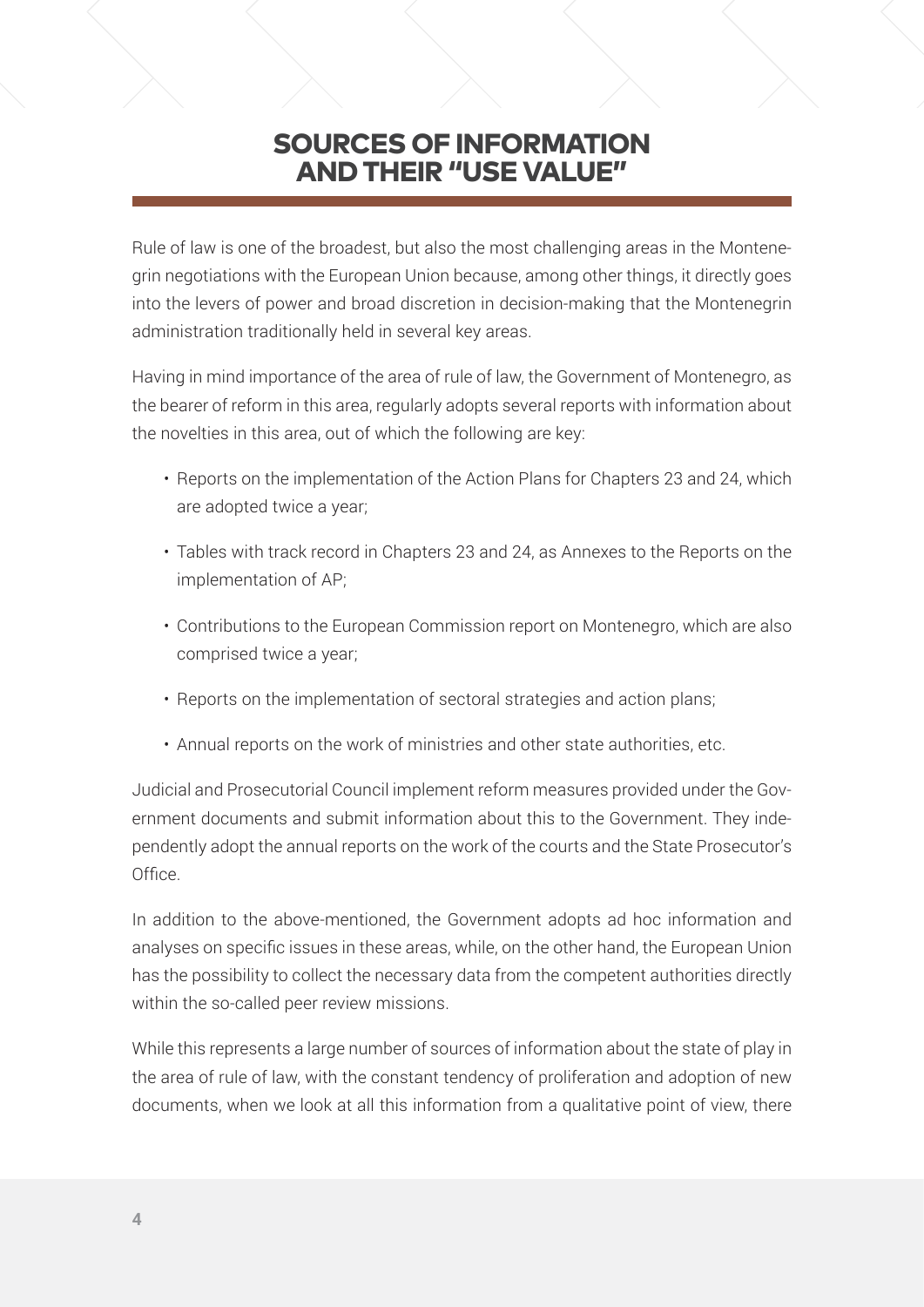are discrepancies between them, "useful vagueness", unspoken problems, "inflating" statistics by showing cases which are not of great social importance, irrelevant data, etc, which are all the reasons why the EU believes that the reporting must be improved.3



However, the key problem is that in the last sever-

al years none of these reporting tools has served as a mechanism for the intervention of the institutions and the Government in relation to the situation in the given areas, for instance by adopting conclusions and recommendations for the adoption of additional measures that would ensure the realization of the objectives.

The example which illustrates this practice is the realization of measures within the Chapter 23 "Judiciary and Fundamental Rights". In June 2017, publicly, at the meeting of the Working Group for this chapter, Institute Alternative reiterated its initiative to adopt additional measures to ensure fulfillment of the interim benchmarks in this chapter since the implementation of the remaining measures will not lead to this. Fulfillment of the interim benchmarks is a prerequisite for receiving final benchmarks from the European Commission for this chapter.

One of the arguments for this IA's initiative was that during the four-year period of the implementation of the Action Plan there were numerous obstacles to the successful implementation of measures and that during the application of the "new" legislation there were certain practical challenges which were pointed out to by the NGOs, as well as the representatives of the institutions covered by the reforms.

Besides IA's findings, data from the Government's report on the implementation of the Action Plan<sup>4</sup>, which was deliberated at the same session, showed that the application of the law is still the exception rather than the rule. According to the Government's report, in the fifth year since the opening of negotiations, in the first six months of 2017, the key measures were not implemented or were implemented partially. (Examples of 20 such measures are available in Annex 1 of this report.)

<sup>3 /</sup> The attitude expressed in the interview with the representative of the EU.

<sup>4 /</sup> The fifth semi-annual report on the implementation of the Action Plan for the Negotiating Chapter 23 - Judiciary and Fundamental Rights for the period January - June 2017, with the Second half-yearly report on the implementation of the Operational document for prevention of corruption in the areas of particular risk - Annex of the Action Plan for the Negotiating Chapter 23.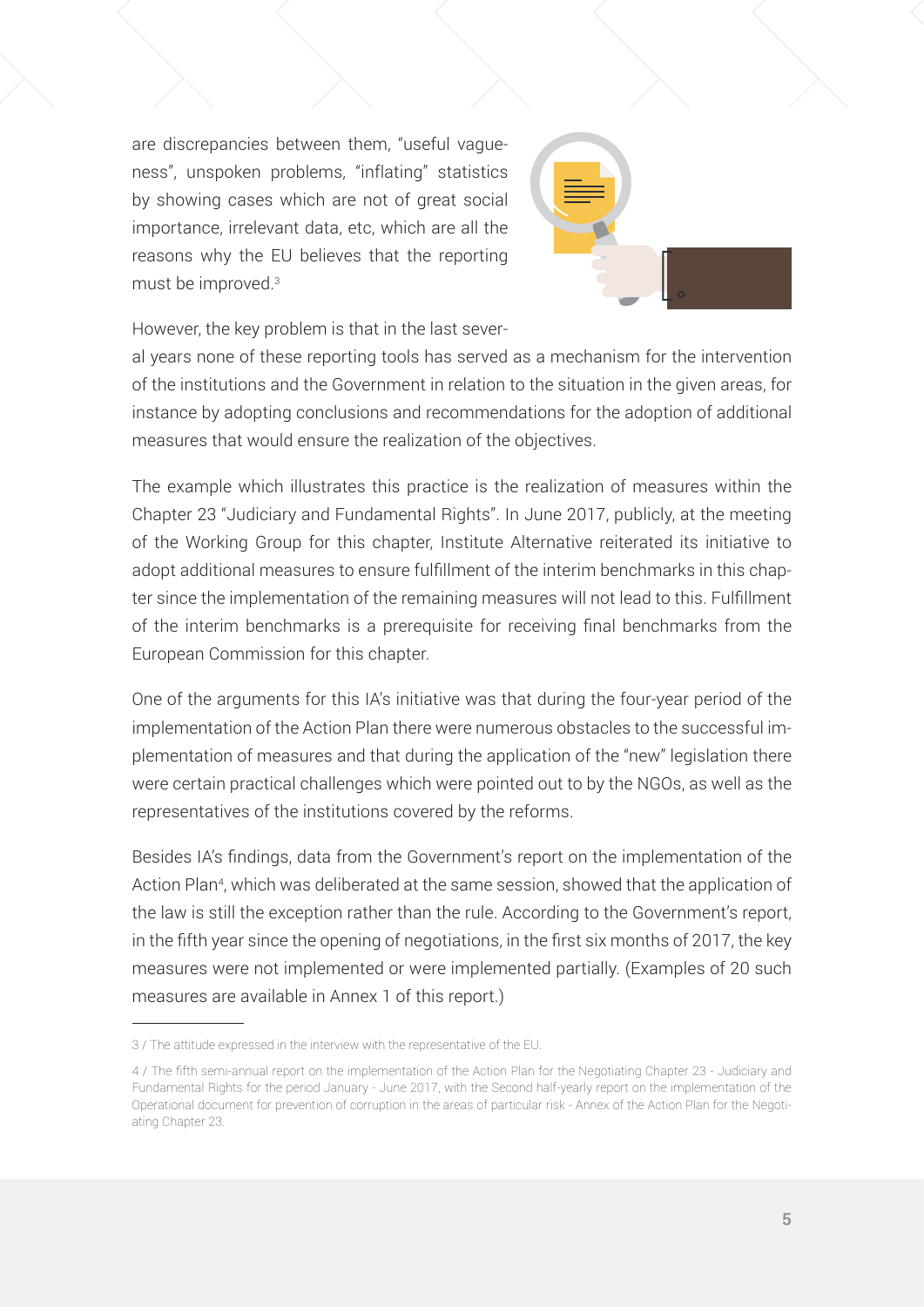The question of accountability for lack of implementation or insufficiently successful implementation of the measures was not raised, nor were the causes analyzed or the additional measures to ensure full implementation proposed.

Paradoxically, the representatives of the Judiciary as well believe that the Action Plan is outdated and that the revision is necessary<sup>5</sup>, but the Ministry of Justice, which coordinates the Working Group, shows no interest for improving the situation one year after the discussions about the IA's initiative.<sup>6</sup>

# CONFLICTING STATISTICS

Although IA pointed out to the problems of reporting during the five years of duration of negotiations, the authorities failed to recognize interest in solving these problems.

Besides being incomprehensible, ambiguous and deliberately drafted in a way to make it impossible to track what happened in particular cases (when it comes to, for instance,

corruption, organized crime, discrimination, attacks on journalists, etc.). This is true for all publicly available reports and the statistics kept in state authorities have been set up so that the work of interconnected bodies can not be monitored.

For example, the Police provide statistical reports on criminal offences, the State Prosecution reports on persons against whom proceedings have been initiated for specific criminal offenses, while courts report on cases (which may include more than one person and more than one criminal offense). Although it is clear that due to this kind of reporting, qualitative evaluation of work of



these authorities can not be performed and that it can not be known which cases progressed from Police to "valid decision", there is no interest in making effort to improve the reporting and to standardize it.

<sup>5 /</sup> Information from the interview with the representatives of the judiciary and the attitude of the Association of Judges, publicly stated at a meeting of NGO representatives with the Chief Negotiator.

<sup>6 /</sup> Minutes from the meeting of the Working Group for Chapter 23.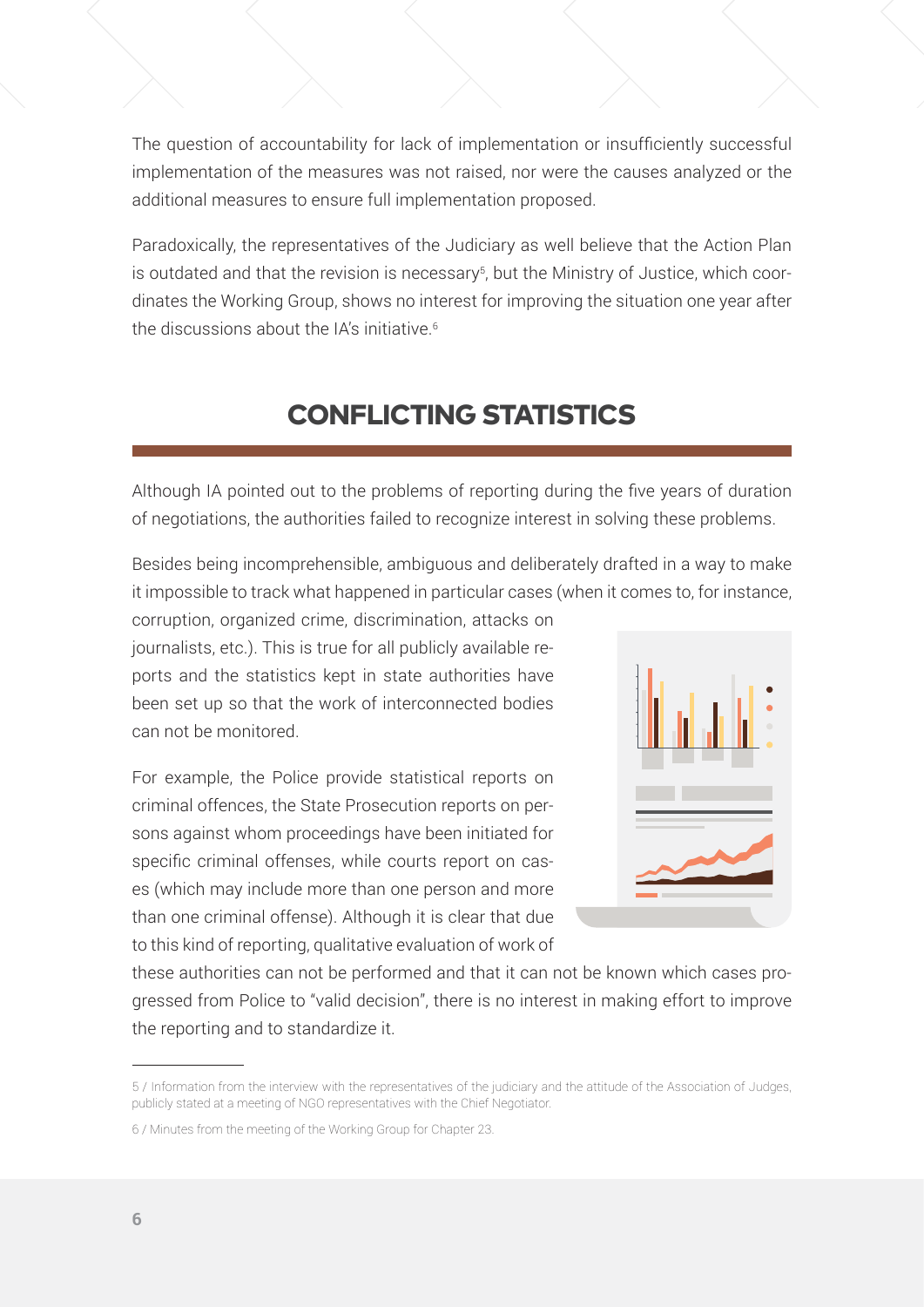Although the Government coordinates reporting of all authorities that keep different statistical data, it has taken no action in relation to these issues. That it is possible to overcome these differences shows the example of the Tripartite Commission<sup>7</sup> which operated from 2007 to 2012<sup>8</sup> and which coordinated the statistics of three authorities in charge of criminal offences in the area of corruption and organized crime.

#### EXAMPLES OF SUGGESTIVE REPORTING AND MISLEADING INFORMATION

In addition to inconsistency in the approach to reporting, there is also the problem of reporting which is misleading and does not show the real state of play in certain areas. One example is reporting where the difference between the frozen assets, temporarily and permanently confiscated assets and the cash part of the imposed sanction is not precisely explained, which is why a wrong impression about the success of financial investigations that does not fully correspond to the actual results is gained.

The second example is reporting in the area of free access to information where it is not explained that the data submitted by the Agency for Protection of Personal Data and Free Access to Information to the Working Group for Chapter 23 is not complete. Namely, this Agency does not receive data from all authorities, so the data it submits do not represent the accurate total number of free access to information requests submitted to all authorities, nor the accurate total number of requests which was responded to. In this regard, it was not acted to ensure that all authorities provide data to the Agency in accordance with the legal obligations that have.

The third example is reporting on the issues that envisage the right to an effective remedy and multistage decision-making. For example, on the disciplinary accountability of civil servants and state and police employees is being reported at the level of Dis-

<sup>7 /</sup> The Tripartite Commission was formed by the Decision of the Vice Prime-Minister for European Integration as of 10 October 2007, in order to enable analysis of cases of organized crime and corruption, as well as reporting and developing a uniform methodology of statistical indicators in the field of organized crime and corruption. The task of the Tripartite Commission is to perform statistical analysis of the data necessary for assessing the scope and prevalence of corruption criminal offenses and offenses related to organized crime, taking into account various criteria that the police, prosecution and courts take as grounds for monitoring and acting, based on the formulated unique methodology.

<sup>8 /</sup> The Tripartite Commission ceased to exist when the National Commission for implementation of the Strategy for fight against corruption and organized crime was abolished. The work of the National Commission continued through Working groups for Chapters 23 and 24, in terms of topics they cover, but not the method of functioning.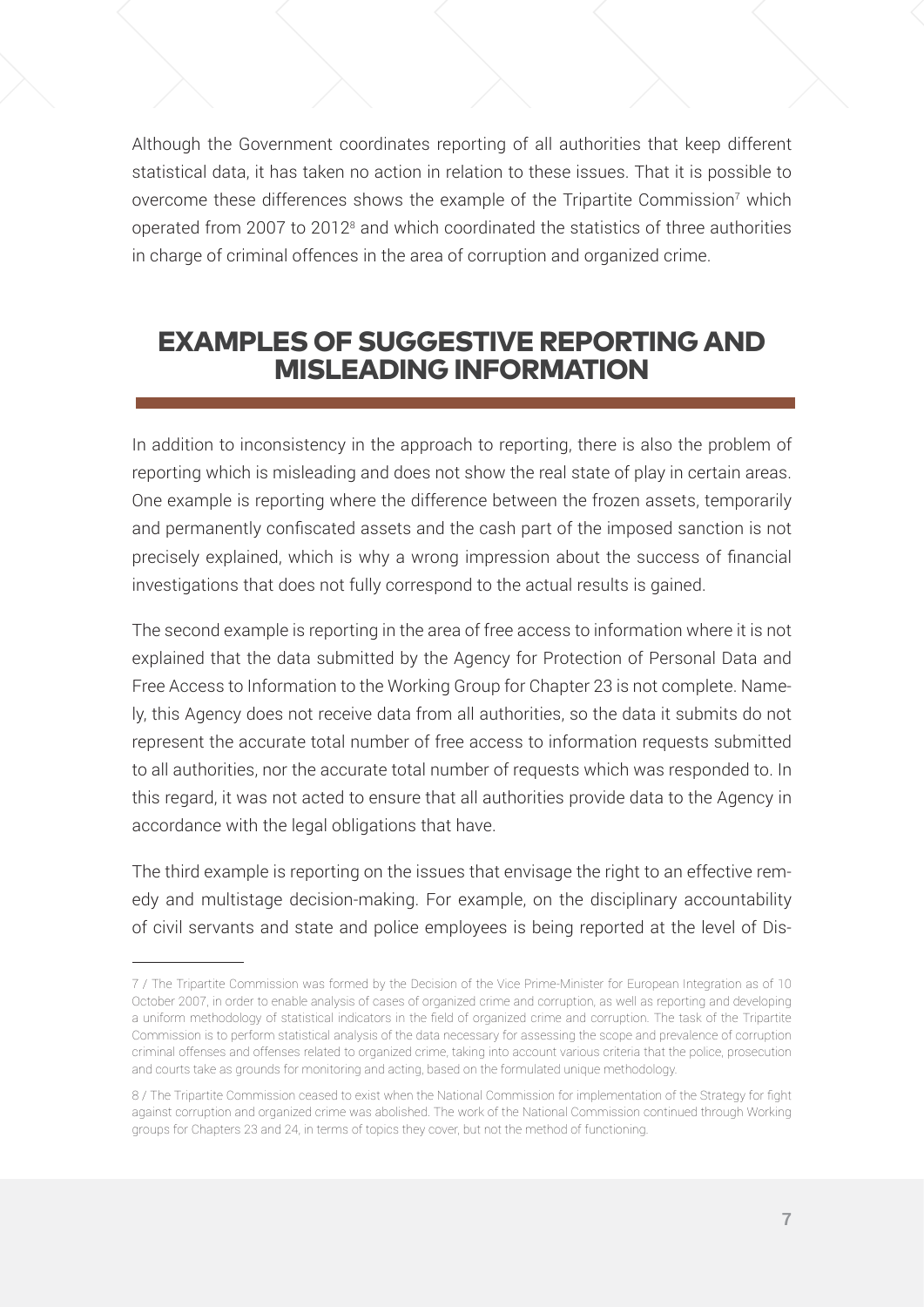ciplinary Commission only, while the official reporting does not include the fact that numerous decisions are overturned by the Appeals Commission.

Finally, there are also substantive errors, as in the case when it was reported that a proceedings for determining disciplinary accountability of the State Prosecutor was reported, and there were no such cases in the reporting period.<sup>9</sup>

## TRANSPARENCY AS A PREREQUISITE FOR PARTICIPATION

Although some progress has been made in terms of transparency of reporting, it is kept at the level of individual cases, and it is not a systemic approach to proactively ensure



that the process is transparent.

Namely, the Law on Free Access to Information stipulates the obligation to publish all information submitted pursuant to this act. In this manner, and on the basis of free access to information requests submitted by IA, tables with track record in Chapters 23 and 24 were published. Although this data represents annexes to the report on the implementation of the AP for Chapters 23 and 24, they are not published with the reports published by the Government at its portal. However,

state authorities did not initiate the practice of proactive publishing of this data every six months, but their publication is still waiting for someone's regular request for free access to information.

The second example of this kind are peer review reports prepared by the experts engaged by the European Union in which the situation in certain areas in the field of rule of law is being analyzed. After years of complaints<sup>10</sup> by IA against the Ministry of European Affairs (MEA), Institute Alternative received these reports on two occasions. On the basis of this decision, the reports have been published on the website of the

<sup>9 / &</sup>quot;FOS story: Deceptive Government statistics on the road to EU", 4. 3. 2018, available at: [https://fosmedia.me/infos/](https://fosmedia.me/infos/drustvo/fos-prica-varljiva-vladina-statistika-na-putu-ka-eu-foto) [drustvo/fos-prica-varljiva-vladina-statistika-na-putu-ka-eu-foto](https://fosmedia.me/infos/drustvo/fos-prica-varljiva-vladina-statistika-na-putu-ka-eu-foto)

<sup>10 /</sup> More detail about this is available at: [http://institut-alternativa.org/saopstenje-upravni-sud-usvojio-tuzbu-instituta-al](http://institut-alternativa.org/saopstenje-upravni-sud-usvojio-tuzbu-instituta-alternativa/)[ternativa/](http://institut-alternativa.org/saopstenje-upravni-sud-usvojio-tuzbu-instituta-alternativa/)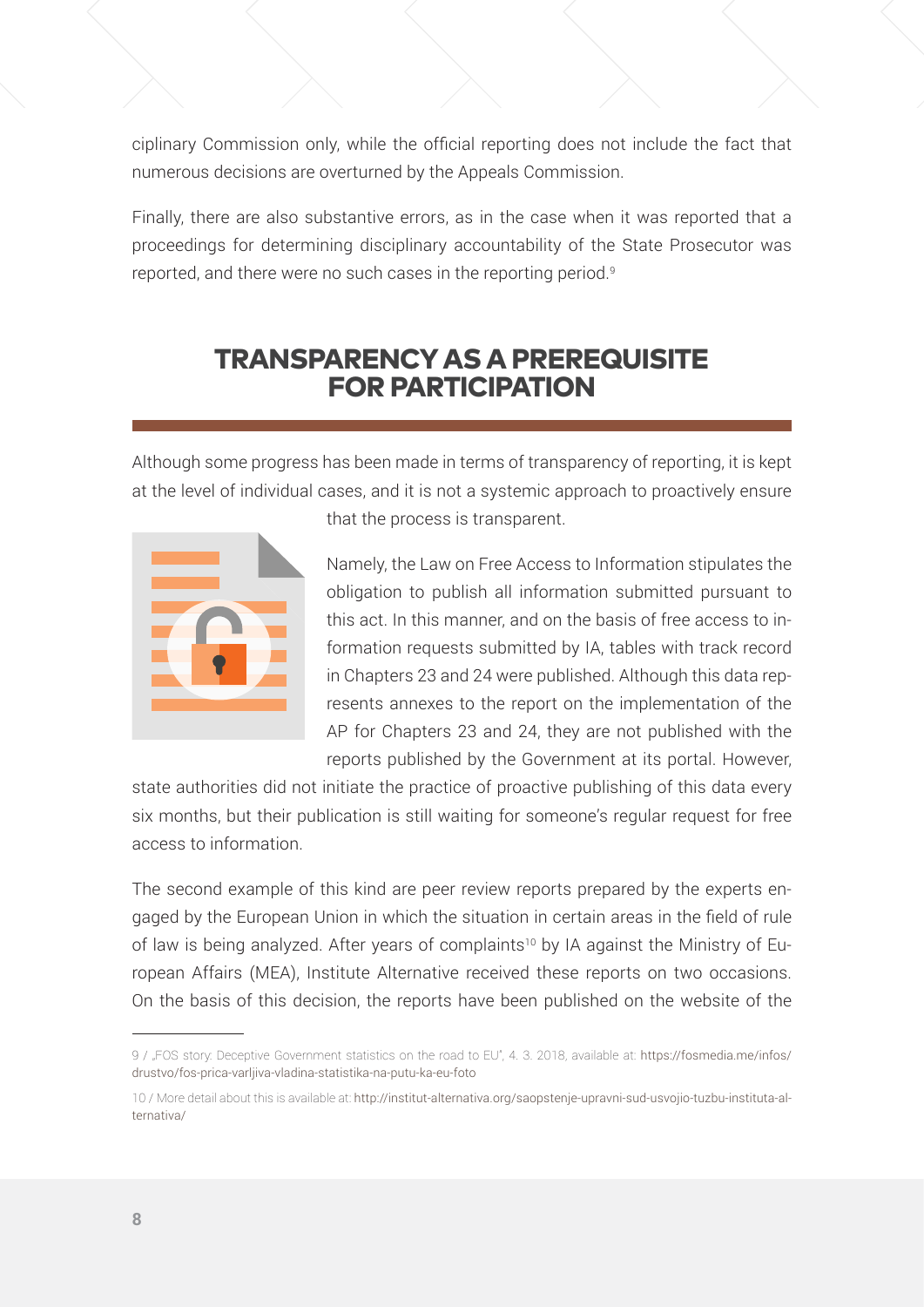MEA. Although the court proceedings that IA led against MEA confirmed that there are no grounds for the confidentiality of these reports and even though their publication showed that no damage was inflicted upon their release, their proactive disclosure did not become a practice. However, unlike the tables with track record which are prepared every six months, barriers to regular request for submission of peer review report is the fact that the interested parties do not always know that a report is drawn up and that a field is analyzed by the experts of the European Commission, and they, therefore, can not request them.

Based on the peer review reports numerous decisions related to policy-making in Montenegro in the field of rule of law are being adopted and their lack of transparency prevents interested parties to participate in these processes on an equal basis.

In addition, since the process of preparation of peer review reports is insufficiently transparent, there is a risk that experts are mislead and lead to the wrong conclusions. An example is the expert report on the management of external borders in which the author states that the Ministry of Interior informed him that the Montenegrin border police lacks 600 police officers and he thus recommended urgent recruitment and training. However, the Ministry of Interior failed to explain that the Police has 280 unassigned employees<sup>11</sup> and that the Montenegrin police is the largest one in Europe per capita<sup>12</sup>. In this regard, it is crucial to note that this example shows that the space for debate about the rationality of certain recommendations decreases when there is an agreement between the Government and the EU about it, while other interested parties are excluded from the dialogue.

<sup>11 /</sup> More detailed information about unassigned police officers are available at: [http://institut-alternativa.org/na-bijelom](http://institut-alternativa.org/na-bijelom-hljebu-i-po-odlukama-na-crno/)[hljebu-i-po-odlukama-na-crno/](http://institut-alternativa.org/na-bijelom-hljebu-i-po-odlukama-na-crno/)

<sup>12 /</sup> Comparative data on the number of Montenegrin police is available at: [http://www.vijesti.me/vijesti/kriminal-opa](http://www.vijesti.me/vijesti/kriminal-opada-policija-se-ne-smanjuje-po-ubistvima-odmah-iza-kosova-992213)[da-policija-se-ne-smanjuje-po-ubistvima-odmah-iza-kosova-992213](http://www.vijesti.me/vijesti/kriminal-opada-policija-se-ne-smanjuje-po-ubistvima-odmah-iza-kosova-992213)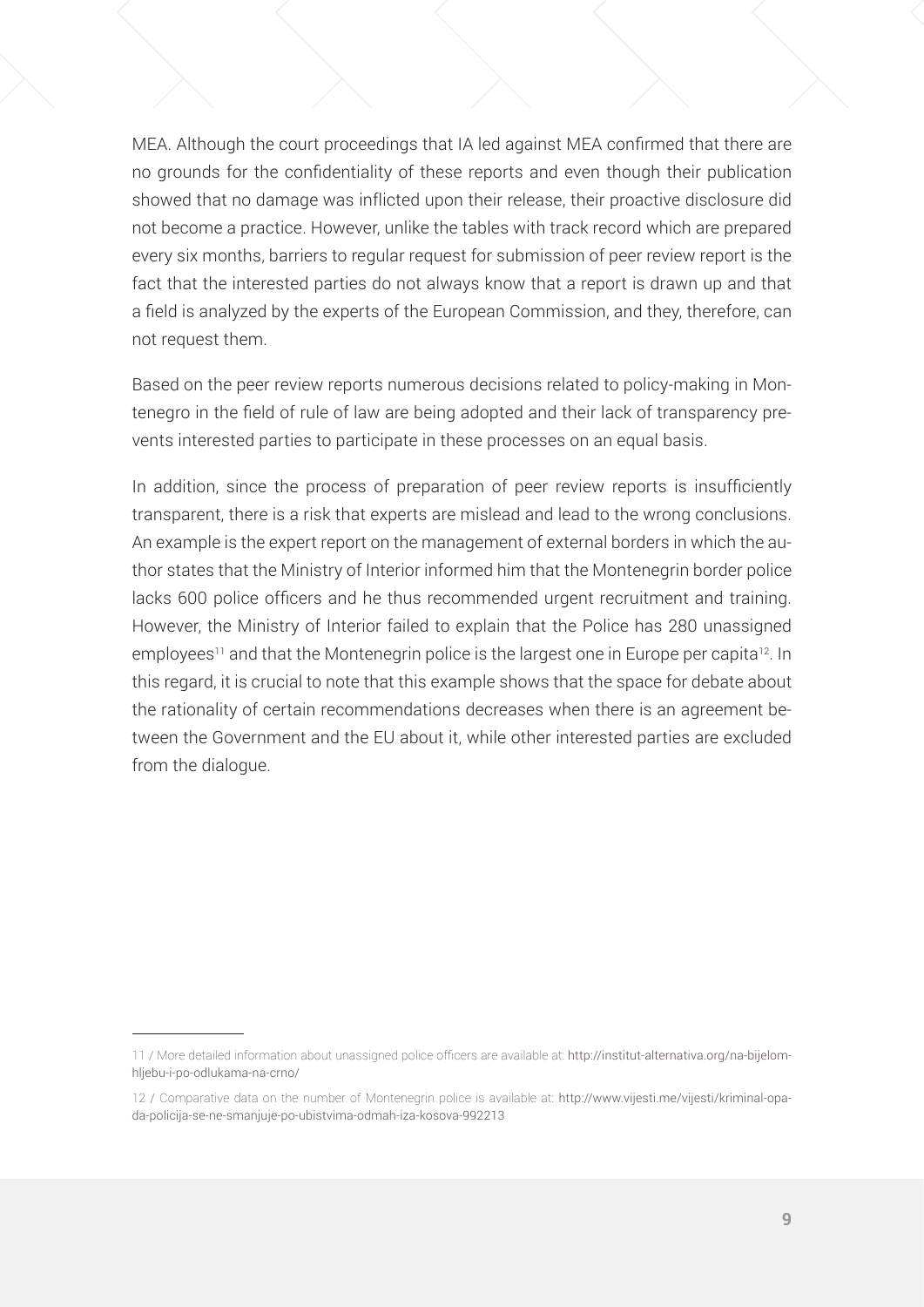## CONTRIBUTIONS TO THE EUROPEAN COMMISSION REPORT

The inadequacies of the previous reporting are best illustrated by the fact that the European Commission submitted to the Government 1289 questions at the end of 2017, with a recommendation to answer them through regular reporting. After the request for



free access to information by IA, questions are also published on the website of MEA. However, when it comes to the area of rule of law, questions did not substantially affect the Government's Contribution and they are mostly not answered to.

Nevertheless, these Government contributions are informational and useful sources of information,

especially when compared to the Reports on the implementation of Action Plans for Chapters 23 and 24, which due to their complex structure are often incomprehensible for the representatives of state bodies<sup>13</sup> and especially for representatives of the EU, which most often seek additional information besides these reports.<sup>14</sup>

## AD HOC DYNAMIC PLAN? PARALLEL STRUCTURES



Despite the fact that the Government persistently boasts with the participation of civil society in Montenegrin negotiations, it stubbornly continues to create a parallel negotiating structure and parallel documents in relation to those in force. NGOs are regularly excluded from the preparation and monitoring of these documents. Namely, following the establishment of the Rule of Law Council, the Government adopted the Dynamic work plan on the interim and final benchmarks

for the negotiating chapters of Montenegro with the European Union in February 2018,

<sup>13 /</sup> Comment from the interview.

<sup>14 /</sup> Interview with the representatives of the EU.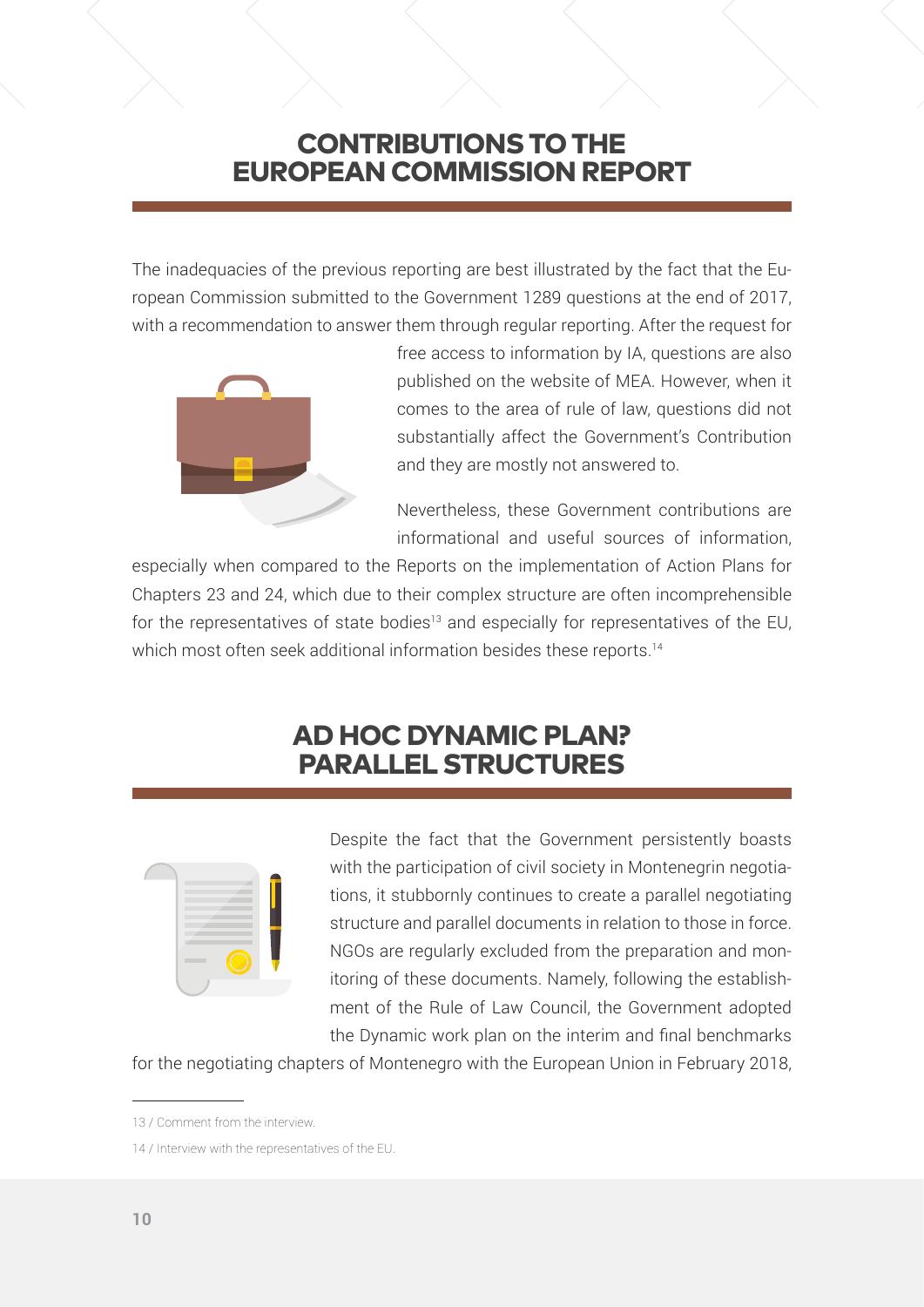as a parallel structure to the working groups for Chapters 23 and 24 with completely the same purpose.<sup>15</sup>

Since the contents of the Plan is not known, it is not clear what is the connection between this document and the action plans for these Chapters nor whether new measures to encourage the implementation of standards are provided.

Although Montenegro is the first country to include representatives of the non-governmental organizations in the official negotiating structure, in particular in the working groups for negotiating chapters, NGOs were not publicly asked to participate in the preparation, even for those chapters they are formally members of. This applies to the rule of law areas, as well (Chapters 23 and 24<sup>16</sup>).

Although none of the reasons for the unavailability of this document can be found<sup>17</sup>, until the publication of this analysis the Ministry of European Affairs did not submit this Plan to Institute Alternative. Ministry of Justice as the bearer of reforms in Chapter 23 also did not provide the Plan to IA, but forwarded the request to the MEA, although it is in factual possession of this document.

It is particularly interesting that the Government stipulated that the Ministry of European Affairs shall "report to the Government on the implementation of Dynamic Plan on a monthly basis". From February 2018 until the end of May 2018, on the agenda of the Government, there were no reports or information on the implementation of the Dynamic Plan and the Ministry of European Affairs has been abolished in the meantime.

<sup>15 /</sup> Information on the special session of the Government when the Dynamic Plan was adopted (held on 16.2.2018): [http://www.predsjednik.gov.me/vijesti/181768/Vlada-odrzala-Posebnu-sjednicu-na-temu-Evropske-agende-ispunjavan](http://www.predsjednik.gov.me/vijesti/181768/Vlada-odrzala-Posebnu-sjednicu-na-temu-Evropske-agende-ispunjavanje-obaveza-evropske-integracije-duznost-je-svih-segmenata-drust.html)[je-obaveza-evropske-integracije-duznost-je-svih-segmenata-drust.html](http://www.predsjednik.gov.me/vijesti/181768/Vlada-odrzala-Posebnu-sjednicu-na-temu-Evropske-agende-ispunjavanje-obaveza-evropske-integracije-duznost-je-svih-segmenata-drust.html)

<sup>16 /</sup> In the Working Group for Chapter 24 there are no representatives from the non-governmental organizations.

<sup>17 /</sup> Besides there is no basis for this document to be inaccessible to citizens, paradoxically, it is also inaccessible to the members of the working groups, even to those members who have signed a statement of confidentiality that commits them to data confidentiality in accordance with the law, such as is the case with the representative of IA. In this manner, the members of the working groups from the NGOs are brought in an unequal position, for the umpteenth time.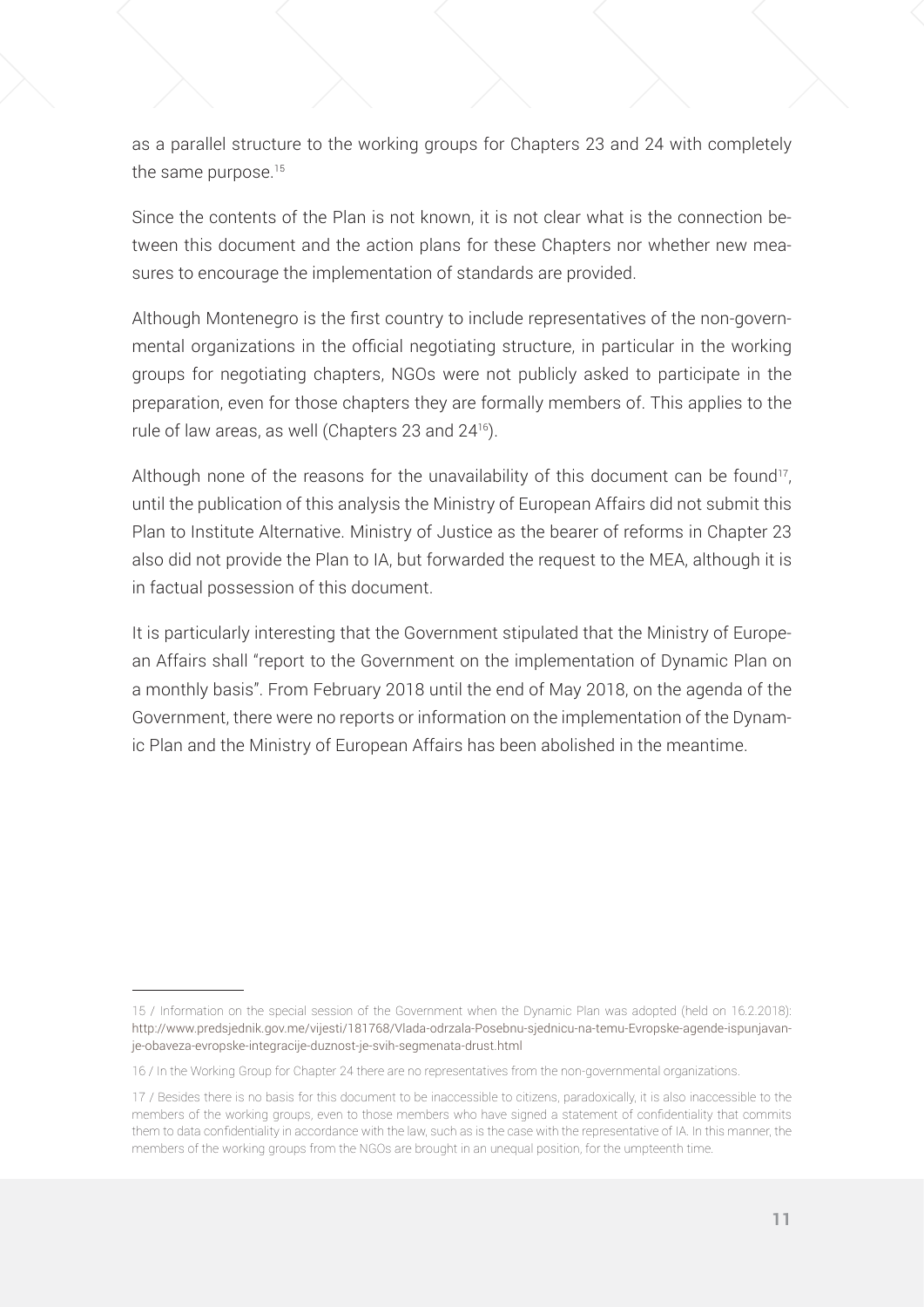## REPORTING TO WHOM?



Since the opening of negotiations in Chapters 23 and 24, the Government and relevant ministries have never published information oriented towards informing citizens about the key results of the reforms in the context of these two chapters. In addition to the official reports being written in an extremely bureaucratic language, they are also very voluminous and incomprehensible. For instance, the Report on the implementation of the Action Plan for

Chapter 23 for the period July-December 2017 has 352 pages. The Report on the implementation of the Operational document for the prevention of corruption in the areas of particular risk<sup>18</sup> has an additional 60 pages. However, they contain very little about the impact of implemented measures and activities, although this Action Plan includes a number of impact indicators.

Although these are the reform processes of the biggest importance to the citizens, reporting is generally directed towards the EU and towards meeting the expectations of the EU, while informing the citizens is neglected.

# CONCLUSIONS AND RECOMMENDATIONS

Strengthening the criteria and greater accuracy in monitoring of the reforms by the European Union in all negotiating chapters, particularly in the field of rule of law as a horizontal issue and a precondition for the success of all other reforms, is in the interest of the citizens of Montenegro.

The experience of countries that have joined the EU in recent waves of enlargement (Hungary, Bulgaria, Romania, Poland, Croatia) shows that the accession is followed by fatigue of the political elites and administration, which then become much less sympathetic to democratic standards. Reforms, therefore, should lead to the state where the new way of functioning of institutions is a new "natural" state, and not fake practice that only serves the statistics of the European Commission. Consistent monitoring and

<sup>18 /</sup> Areas of particular risk are included in the Action Plan for Chapter 23, and the Operational document constitutes the Annex to the Action Plan and covers the areas of public procurement and privatization of urban planning, education, health, local government and police.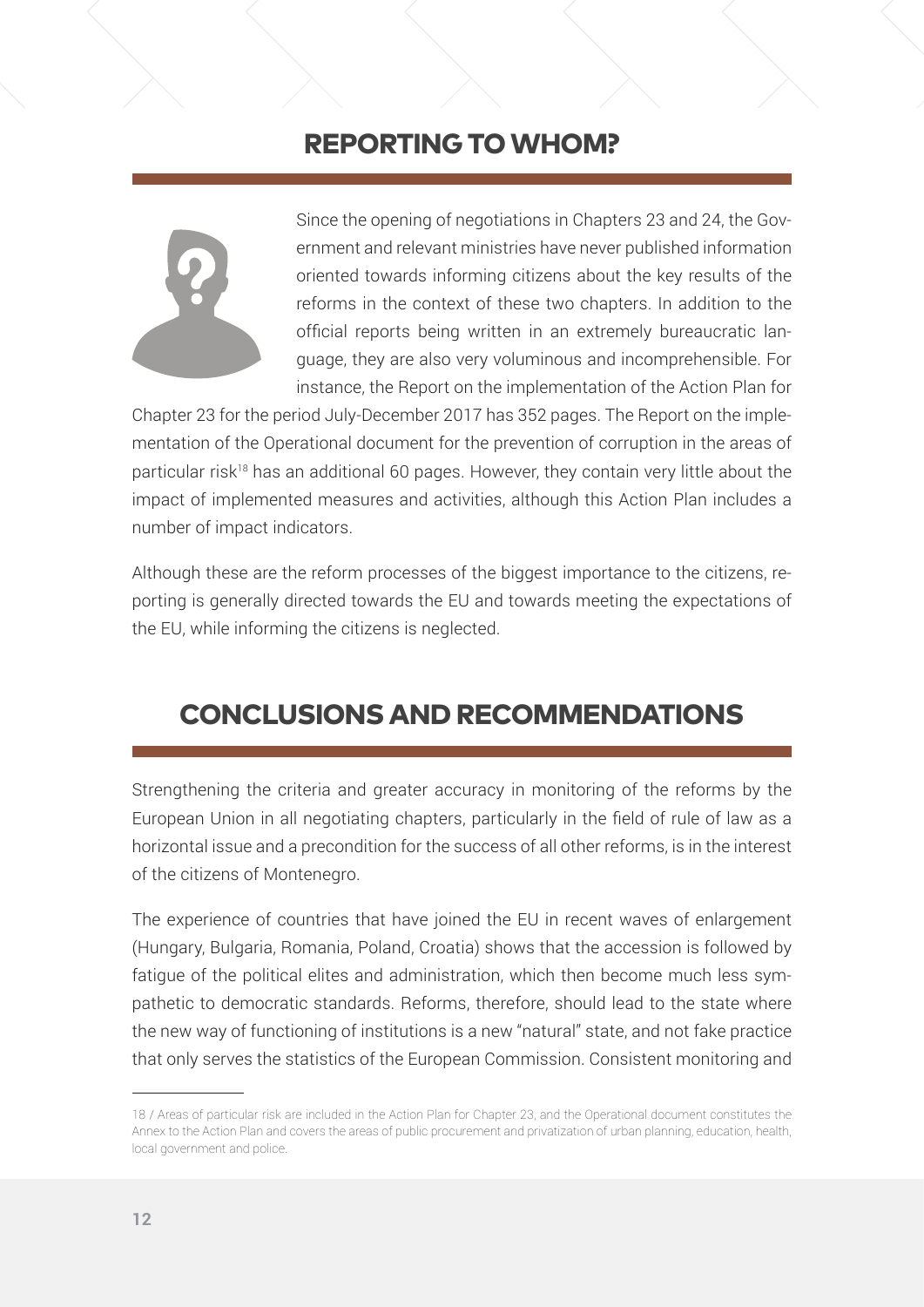evaluation of reforms are tools for continuous improvement of the implementation of the reform and that is why they must be given more attention. In this respect, it is necessary to:

Begin work on the revision of the Action plans for Chapters 23 and 24, in which, among other things, impact indicators would be better formulated thus enabling monitoring of the effects of the reform, not only their implementation.

Publish the Dynamic action plan for interim and final benchmarks of the Montenegrin negotiating chapters with the EU.

The Government and ministries to proactively publish non-papers, peer review reports and tables with track record.

Publish the minutes of all meetings of the working groups for negotiation chapters.

Establish a working group modeled after the Tripartite Commission, which will deal

with the harmonization of statistics of the police, prosecution and courts.

The negotiating structure should show more flexibility for cooperation and less formalism, and should establish an additional mechanism for participation of NGOs in working groups for negotiations, as observers rather than full members, especially when issues where NGOs can contribute are on the agenda.

Members of NGOs should be provided access to all relevant documents for monitoring reforms in the area of rule of law, including the analysis of EU experts.

Parallel to the official reports, the Government and ministries should prepare information for citizens on key results and changes in the field of rule of law written in simpler language.

**13**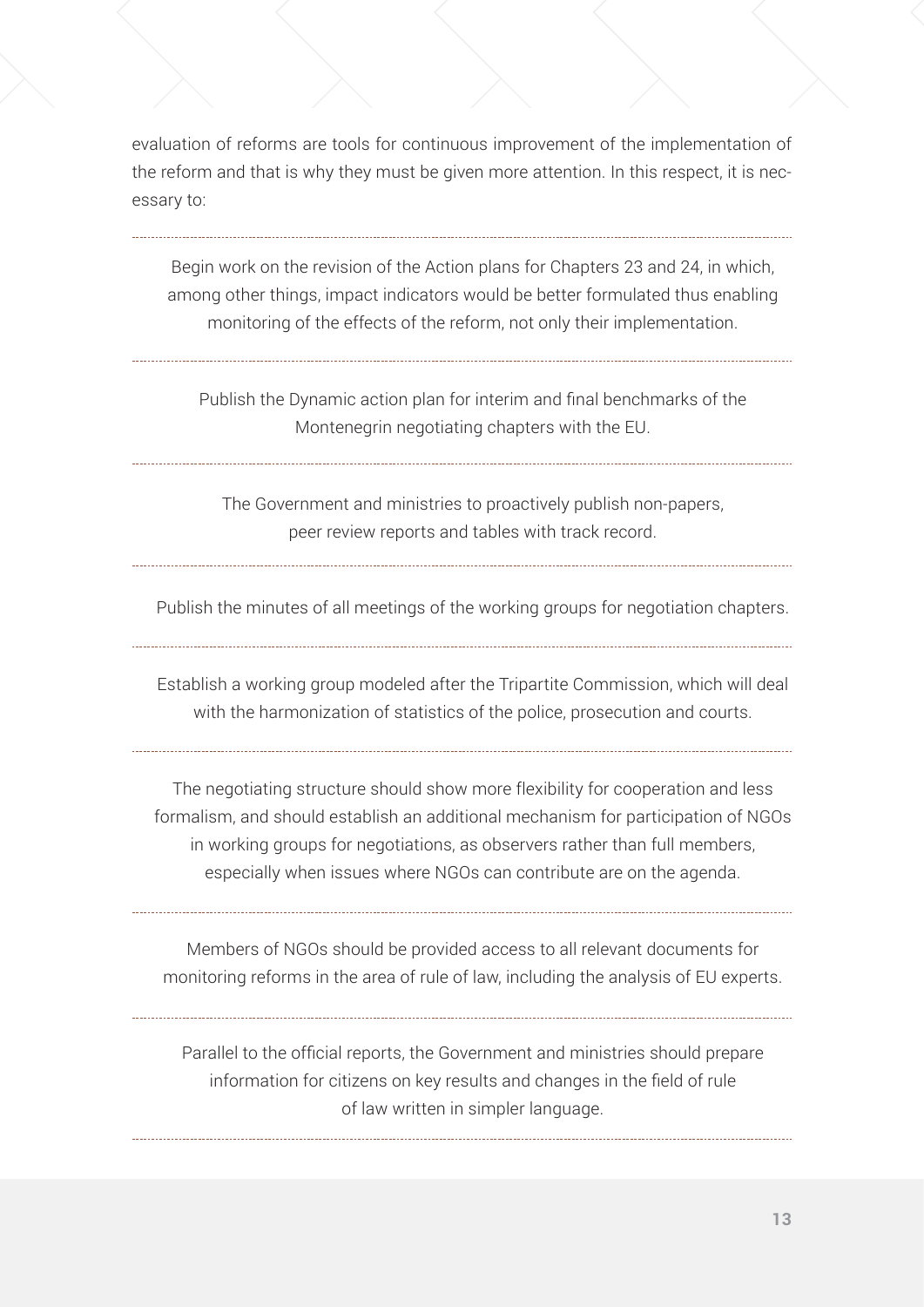## ANNEX 1:

The degree of implementation of key measures within Chapter 23, according to the Government's report:

- New rules for promotion and evaluation of work of judges and state prosecutors are partially implemented.
- In the same period, there were 155 cases taken from the judges, but none of the judges lodged a complaint due to removal from the case. Therefore, there were no proceedings for determining accountability of the presidents of courts due to non-compliance with the Law on Courts with regard to taking assigned cases from the judges.
- Modernization and rationalization of the judicial network, which would include the reduction in the number of courts and judges, has been postponed to March 2019.
- The minimum number of judges that would justify the existence of the court was not determined.
- Equal workload of judges and number of cases according to established standards is still not ensured.
- In the magistrates' courts cases are not given by "random assignment", within the framework of PRIS.
- In the same period there were no proceedings against judges and state prosecutors for violations of the Code of Ethics nor had any judge or prosecutor been dismissed.
- A disciplinary measure was imposed against one judge and one prosecutor.
- According to PRIS data, the number of backlog cases in courts (older than three years) on 25 June 2017 was 4202.
- Although the Action Plan foresees a measure "to ensure the protection of witnesses in war crime cases, in accordance with the Code of Criminal Procedure, during the course of the proceedings and out of the proceedings, in accordance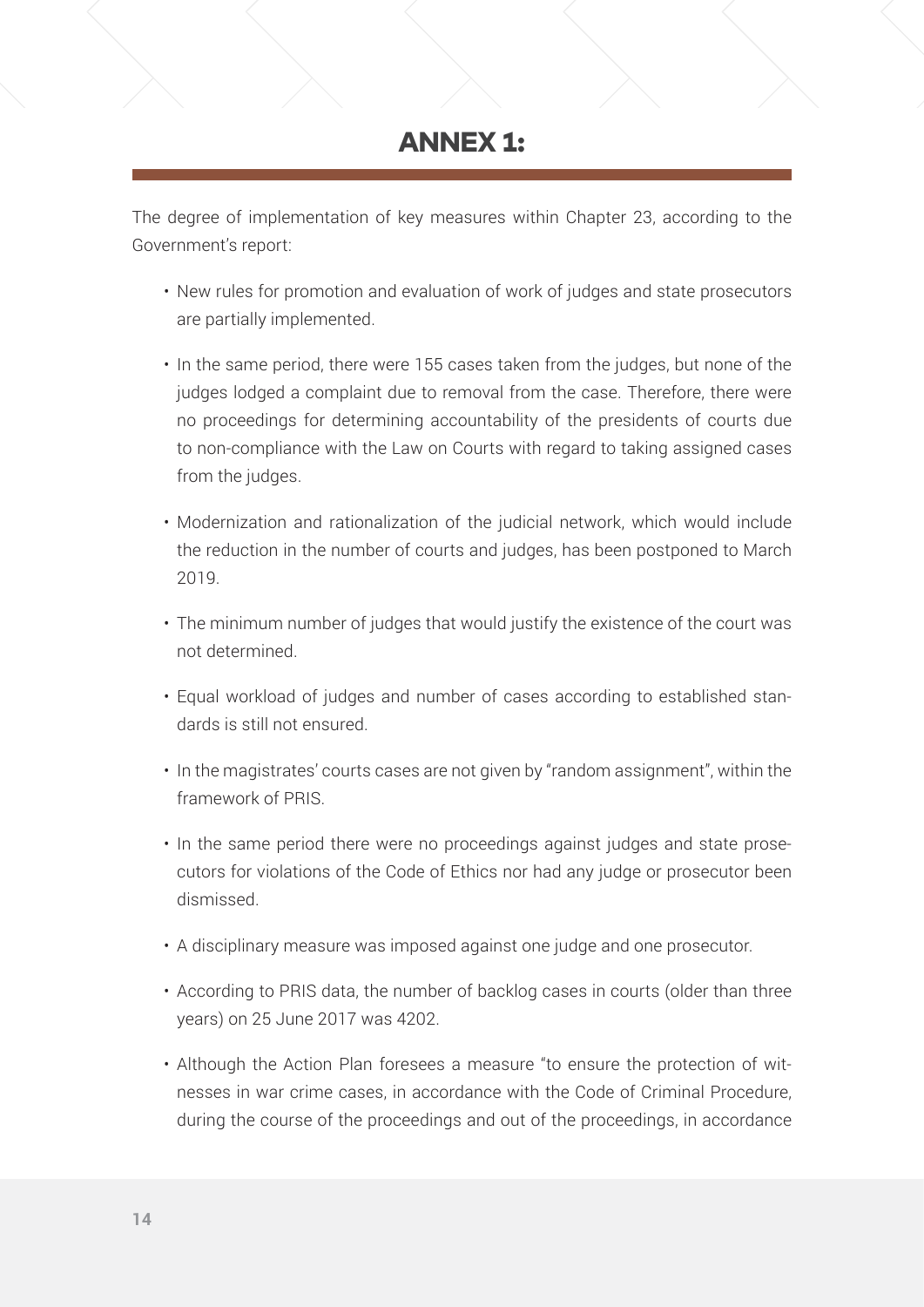with the Witness Protection Law", no witness has yet gained trust and requested protection.

- According to the data from the Central Personnel Records, the number of civil servants, i.e. state employees with disciplinary measures is: five for a serious disciplinary offense and two for a minor disciplinary offense.
- Privatization and Capital Projects Council, at the session held on 17.9.2013, adopted the Conclusion obliging the line ministries to submit all concluded privatization contracts with the aim of unifying and forming a database of concluded privatization contracts. To date, the database has not been published.
- During the reporting period, one criminal complaint was lodged against a police officer on grounds of reasonable suspicion that he had committed a criminal offense - abuse of office.
- In the period from January to June 2017, investigations into the corruption in the MOI and the Police Administration in two cases were carried out in cooperation with Special State Prosecution Office and Basic State Prosecution Office (the Bosfor case and the Šekspir case).
- Criminal charges have not been filed for high-level corruption in the MOI and the Police Administration.
- When the Parliament is in question, there were no control hearings in the reporting period, there was no initiative to open a parliamentary investigation, and no interpellations about the work of the Government were considered and discussed.
- No citizen complaints were submitted to the Anti-Corruption Committee and there were no laws that were amended as a result of the use of control mechanisms in the reporting period.
- In the period from January to June 2017, there were no cases of confiscation of property gain acquired through criminal acts based on convictions in cases of criminal offenses of corruption.
- No overdue media attacks have been resolved.
- A system for monitoring corruption cases from criminal prosecution to indictment has not yet been established.